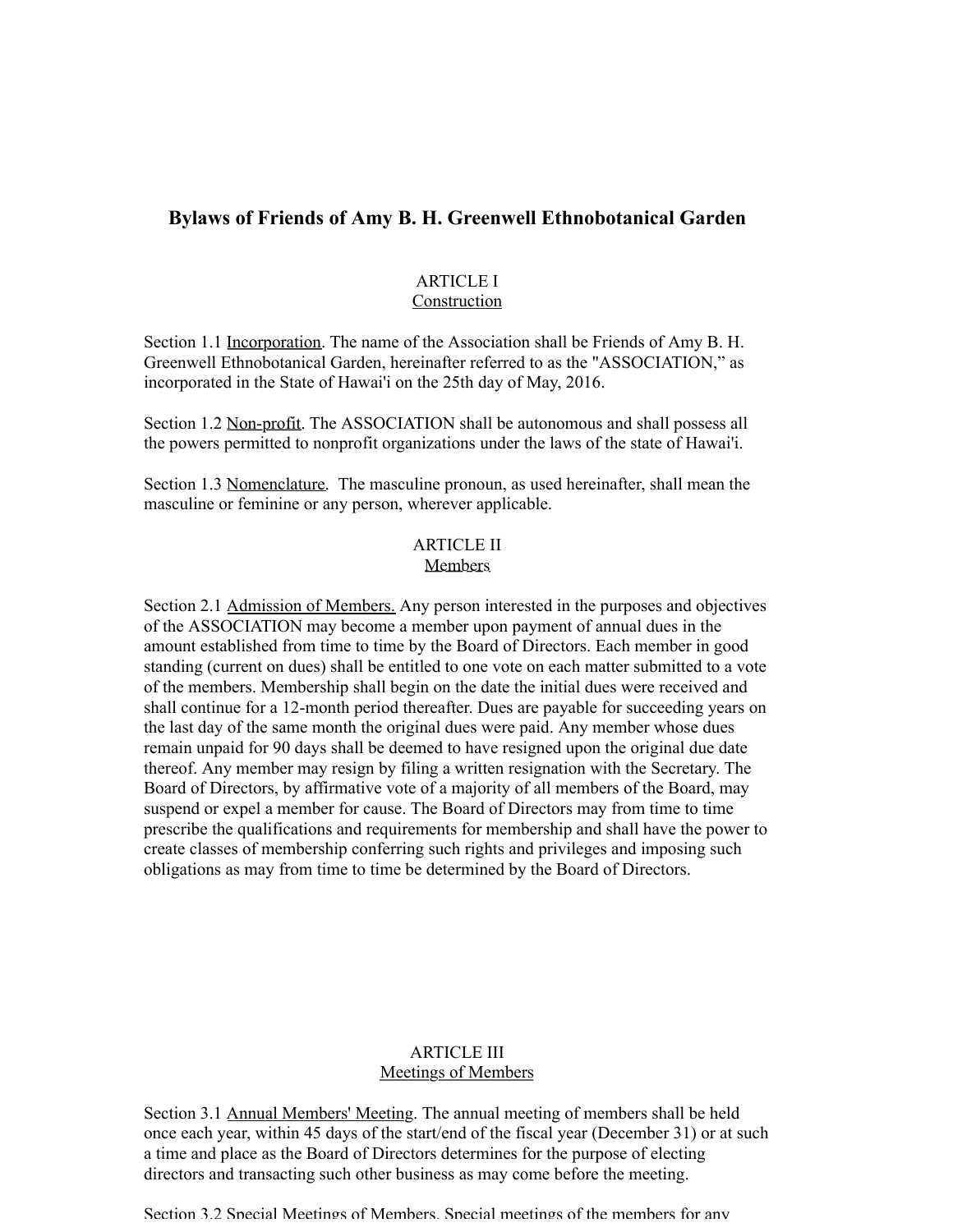a time and place as the Board of Directors determines for the purpose of electing directors and transacting such other business as may come before the meeting.

Section 3.2 Special Meetings of Members. Special meetings of the members for any purpose or purposes may be held at any time upon the call of the President, upon the call of any three (3) directors, or upon the written request of one-fourth (1/4) of the members entitled to vote.

Section 3.3 Notice of Members' Meetings. Notice of all member meetings, annual or special, stating the place, day, and hour of the meeting and whether it is annual or special, and in case of a special meeting stating the purpose or purposes thereof, shall be given not less than ten (10) nor more than forty-five (45) days in advance of the meeting, in person or by mail, phone, email or FAX.

Section 3.4 *Voting.* Ten percent (10%) of the members entitled to vote on a matter shall constitute a quorum. When a quorum is present at any meeting, the vote of a majority of the members present shall, except where a larger vote may be required by law or these by-laws, decide any question brought before the meeting. The vote of each member must be cast in person or by proxy. Members may give their proxy, in writing or another verifiable form (email or FAX), to the then current President of the Association or to any member of the Association at least one day before the announced date of the meeting. Proxies may be specifically "for" or "against" a nominated individual or item of business or they may be general and allow the President or member to vote the proxy at his discretion.

#### ARTICLE IV Board of Directors

Section 4.1 Powers. The corporate powers of the ASSOCIATION shall be vested in its Board of Directors to the fullest extent permitted by the laws of the State of Hawai'i. As used herein, "Board" means Board of Directors. The Board shall have general charge of the affairs, funds, and property of the Association, and shall have full power, and it shall be their duty, to enforce the Bylaws.

Section 4.2 Composition, Number and Qualifications of Directors. There shall be a minimum of five (5) and a maximum of sixteen (16) Directors, who shall be elected at the Annual Members' Meeting of the ASSOCIATION by a vote of the members. Candidates for the Board must be members of the ASSOCIATION. No Board member may be an employee of Amy B. H. Greenwell Ethnobotanical Garden. The Officers of President, Vice-President(s), Secretary, and Treasurer shall be elected from among the Board of Directors by the Directors themselves.

Section 4.3 Committees. The Directors may from time to time establish standing or ad/hoc committees as they shall determine to be necessary or appropriate for the conduct of the ASSOCIATION's business.

Section 4.4 Elections. The initial Board of Directors as established in the Articles of Incorporation shall, at the Organizational Meeting of the Association, elect Directors for the staggered terms (plus any interim period between the Organizational Meeting and the first annual meeting) specified below. Thereafter, the Directors shall be elected by the members at the annual meeting of the members of the ASSOCIATION, as needed when staggered terms expire.

Section 4.5 Terms of Office. Except for Directors elected by the initial Board, Directors' terms begin with the annual members meeting. Directors shall be elected for a term of three (3) years, except for the initial Board, of which at least  $\delta$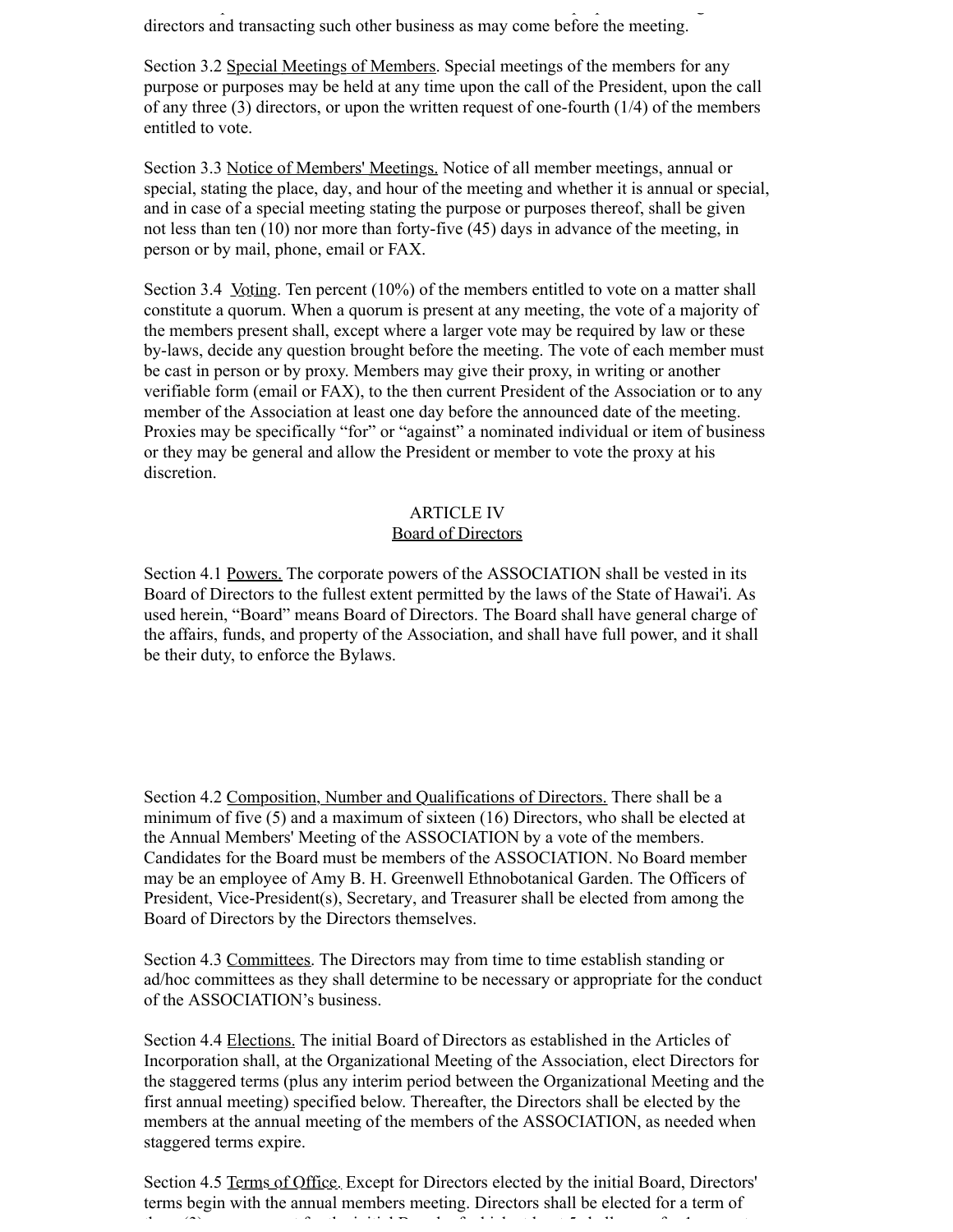Section 4.5 Terms of Office. Except for Directors elected by the initial Board, Directors' terms begin with the annual members meeting. Directors shall be elected for a term of three (3) years, except for the initial Board, of which at least 5 shall serve for 1 year, at least 5 shall serve for 2 years, and the remainder shall serve for 3 years. All directors shall hold office until their respective successors are elected. Directors may be removed from office by a vote of at least two-thirds (2/3rds) of the entire Board of Directors then in office.

Section 4.6 Board Vacancies. If, for any reason, elected directors vacate their position midterm, the Board may elect replacements to serve until the next annual meeting of members.

Section 4.7 Regular Board Meetings. Regular meetings of the Board of Directors may be held without call or notice at such places and times as the directors may from time to time to have previously determined, provided that any director who is absent when such determination is made shall be given notice thereof. There shall be at least one annual meeting of the Board. General members may attend Board meetings, but may participate therein only when asked to do so, and they may not vote at such Board meetings.

Section 4.8 Special Board Meetings. Special meetings of the Board may be called by or at the request of the President or any two (2) Directors.

Section 4.9 Board Meeting Notice. The President or Secretary shall give prior notice of each meeting of the Board in writing by mailing the notice to the Board not less than seven (7) days before the Board meeting or by giving prior notice to the Board personally, by telephone, electronic mail or FAX not less than five (5) days before the meeting. The failure by the Secretary to give such notice or by any director to receive such notice shall not invalidate the proceedings of any meeting at which a quorum of the directors is present.

Section 4.10 Board Quorum. A majority of the Board of Directors then in office shall constitute a quorum for the transaction of business at any meeting of the Board. A Board member may participate in the meeting either telephonically, electronically (e.g., Skype, Google hangout) or in person for purposes of the

quorum and any action taken at the meeting. Any action required or permitted to be taken at any meeting of the Board of Directors may be taken without a vote if all of the Directors then in office consent to the action by telephone and file within two weeks of the meeting written consent in the form of an electronic mail (email), facsimilie (FAX), or other written consent with the records of the meeting of the Board of Directors via the Secretary. Such written consent or emails shall be treated, for all purposes, as votes at a duly convened meeting of the Board of Directors.

### ARTICLE V **Officers**

Section 5.1 Officers. The Officers of the ASSOCIATION shall be a President, one or more Vice-Presidents, a Secretary, and a Treasurer, and such other officers as may be determined by the Board. No director may hold more than two offices at a time.

Section 5.2 Election. The Officers of the ASSOCIATION shall be elected annually by the Directors at their annual Board meeting. Each Officer shall hold office until the next annual meeting of the Board of Directors and until his/her successor shall have been elected and qualified.

Section 5.3 President. The President shall direct and administer the affairs of the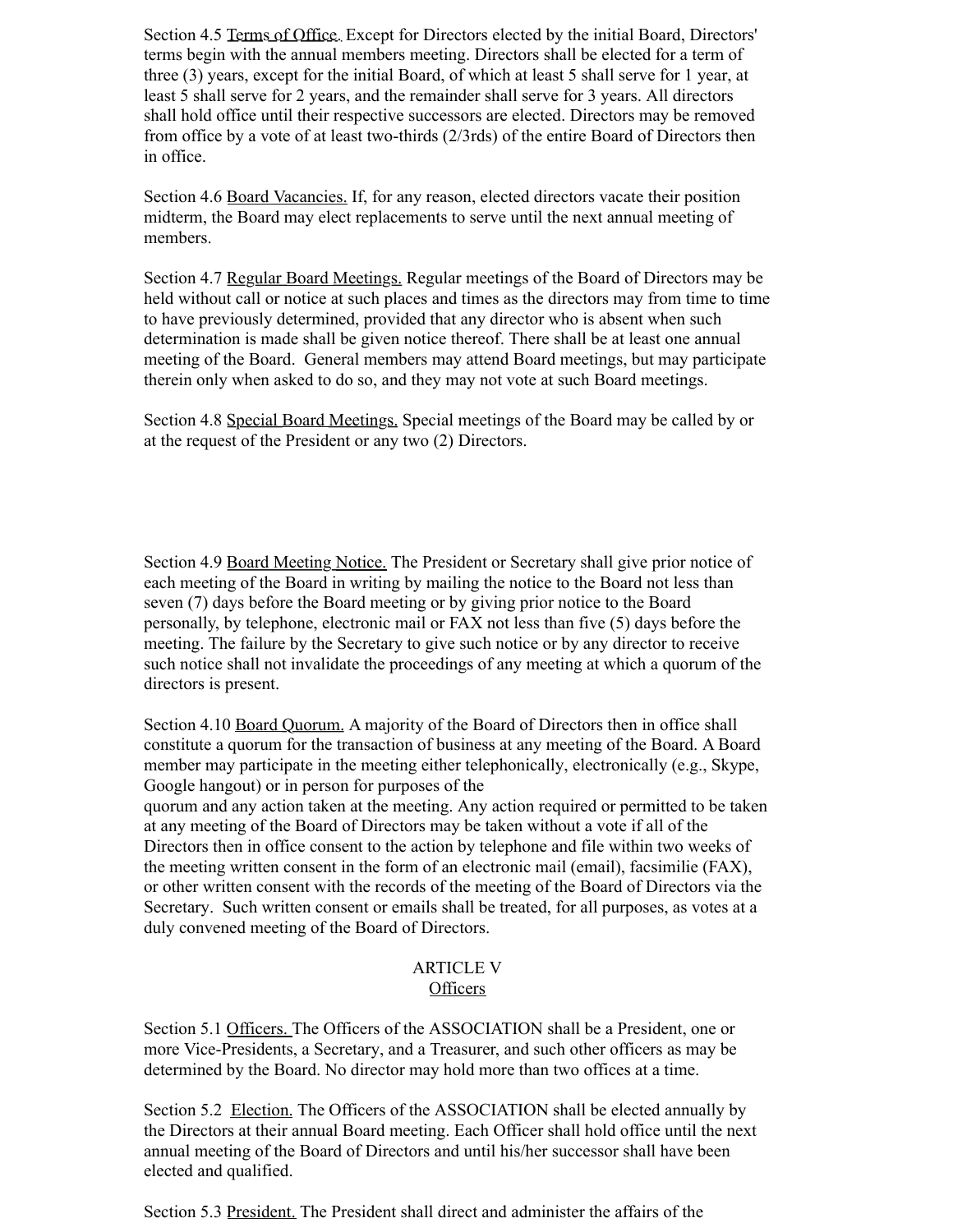elected and qualified.

Section 5.3 President. The President shall direct and administer the affairs of the ASSOCIATION as its executive head and shall supervise all phases of its activities, subject to instructions by the Board. The President shall also be an Ex Officio member of all committees. The President shall normally preside at all meetings of the Board of Directors and the general membership meetings. The President shall work with the other officers and is responsible for submitting the annual budget to the membership at the annual members' meeting.

Section 5.4 Vice-President(s). The Vice-President(s) shall assist the President in carrying out his duties. In the absence of the President, the Vice President(s) shall direct and administer the affairs of the ASSOCIATION, preside at meetings, and supervise all phases of its activities, subject to instructions by the Board.

Section 5.5 Treasurer. The Treasurer shall be the chief financial officer of the ASSOCIATION and shall exercise general supervision over the receipt, custody, and disbursement of all funds. The Treasurer will keep records of membership dues, payments, and funds, and/or oversee the membership records in relation to dues' payments. The Treasurer will work closely with the President in the compilation of the annual budget. The Treasurer shall regularly submit financial reports to the Board, which will, from time to time, be subject to internal or external audit as determined by the Board.

Section 5.6 Secretary. The Secretary shall keep the minutes of all meetings of the members and the Board. The Secretary shall keep or cause to be kept a register showing the names of the members, Directors and officers with their addresses and phone numbers. The register shall be available for inspection by any member for the purpose of communication with other members concerning Association business at the site of the meeting or the Corporation's office. The Secretary shall give notice in conformity with the Bylaws of all meetings of the members and the Board. The Secretary shall be responsible for archiving corporate records. The Secretary shall also perform all duties assigned by the President or the Board.

#### ARTICLE VI Disbursements and Contributions

Section 6.1 Disbursements. Disbursements of the funds of the ASSOCIATION for the purposes for which it is organized shall be made by the Board at its discretion.

Section 6.2 Limitations on Disbursements. The Board shall not make any disbursements of contributions of the funds or assets of the ASSOCIATION to or for the benefit, directly or indirectly, of any members, director, or officer of the ASSOCIATION, except for:

 (i) reasonable payment for services actually rendered to the ASSOCIATION by such member trustee, or officer as an employee or independent contractor of the ASSOCIATION which the Board had previously agreed are compensable,

and except for:

 (ii) reimbursement for an expense incurred on behalf of the ASSOCIATION, not to exceed \$100, unless authorized by the Board or incorporated in the current budget.

Section 6.3 Fundraising. All fundraising on behalf of the ASSOCIATION shall be approved of by the Board. The Board may accept or reject on behalf of the ASSOCIATION any donation, contribution, gift, bequest, or devise for the general purposes or for any special purpose of the ASSOCIATION.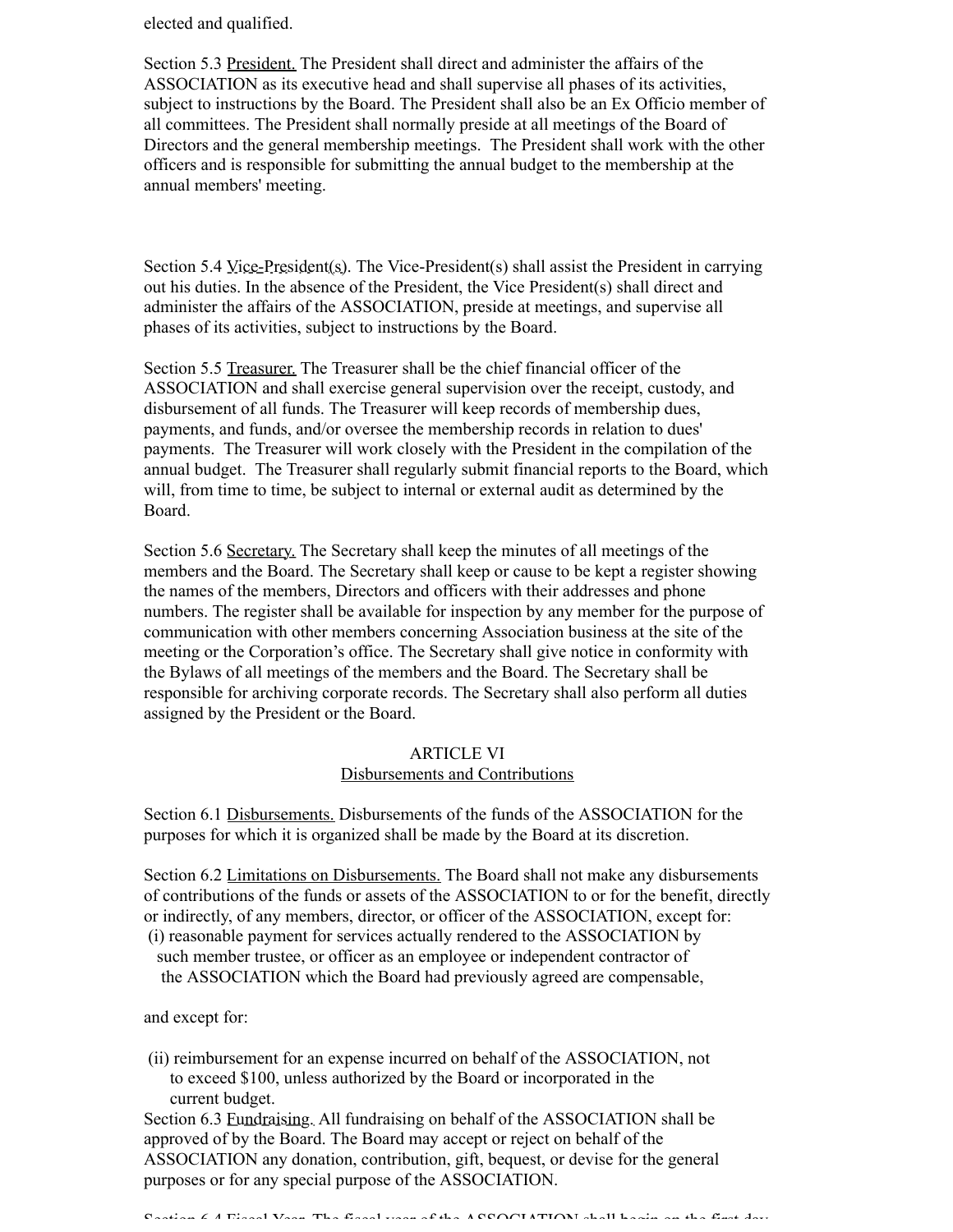ASSOCIATION any donation, contribution, gift, bequest, or devise for the general purposes or for any special purpose of the ASSOCIATION.

Section 6.4 Fiscal Year. The fiscal year of the ASSOCIATION shall begin on the first day of January and end on the last day of December of each year.

Section 6.5 Use of Public Funds. The corporation shall not use public funds for purposes of entertainment or perquisites. Any expending governmental agency, the director, the committees of the legislative bodies and their staffs, and the legislative auditor shall have full access to records, reports, files, and other related documents in order that the program, management, and fiscal practices of the ASSOCIATION may be monitored and evaluated to assure the proper and effective expenditure of public funds.

### ARTICLE VII

#### Parliamentary Authority

Section 7.1 Parliamentary Matters. Meetings of the Board of Directors and the members shall be conducted by the President (or in his/her absence, a Vice-President), whose rulings on parliamentary procedure shall be final, subject only to being over-turned by a 2/3 vote of those then present entitled to then vote at any meeting.

#### ARTICLE VIII Miscellaneous

Section 8.1 Inspection of Bylaws. The Secretary shall keep the original or a copy of the Bylaws as amended, certified by him, which shall be open to inspection by the members at all reasonable times.

Section 8.2 Corporate Records. The ASSOCIATION shall keep correct and complete books and records of account, minutes of the proceedings of its members, Board of Directors and Committees, and a record giving the names and addresses of the members entitled to vote. The books of account and minutes of proceedings of the members and Directors shall be open to inspection

upon the written demand of any member, at any reasonable time, and for a purpose reasonably related to his interests as a member, and shall be exhibited at any time when required by the demand of a majority of the members.

Section 8.3 Handling of Funds. All checks, drafts, or other orders for payment of money, notes, or other evidence of indebtedness issued in the name of or payable to the ASSOCIATION shall be signed or endorsed by such person or persons and in such a manner as, from time to time, shall be determined by resolution of the Board; providing that any check in excess of one hundred dollars (\$100.00) shall be signed by the Treasurer and countersigned by any other officer of the corporation duly authorized. An officer shall not sign a check reimbursing himself or herself.

Section 8.4 Execution of Contracts. The Board may authorize an officer or officers, agent or agents to enter into any contract or execute any instrument in the name of and on behalf of the ASSOCIATION, and such authority may be general or confined to specific instances; and unless so authorized by the Board, no officer, agent, or employee shall have any power or authority to bind the ASSOCIATION by any contract or engagement or pledge its credit or to render it liable for any purpose or to any amount.

Section 8.5 Auditor. The Board may at any meeting appoint a person, committee of general members, or a firm or corporation engaged in the business of auditing, to act as the auditor of the ASSOCIATION. No Director or officer shall be eligible to serve as auditor of the ASSOCIATION. If an Audit Committee of general members is appointed, it should be composed of a Chairperson and at least two additional general members. An Audit Committee shall review the financial records and support documents of the Treasurer and report back to the Board and general membership regarding their findings. Ideally, the ASSOCIATION should have an audit at least every two (2) years, and prior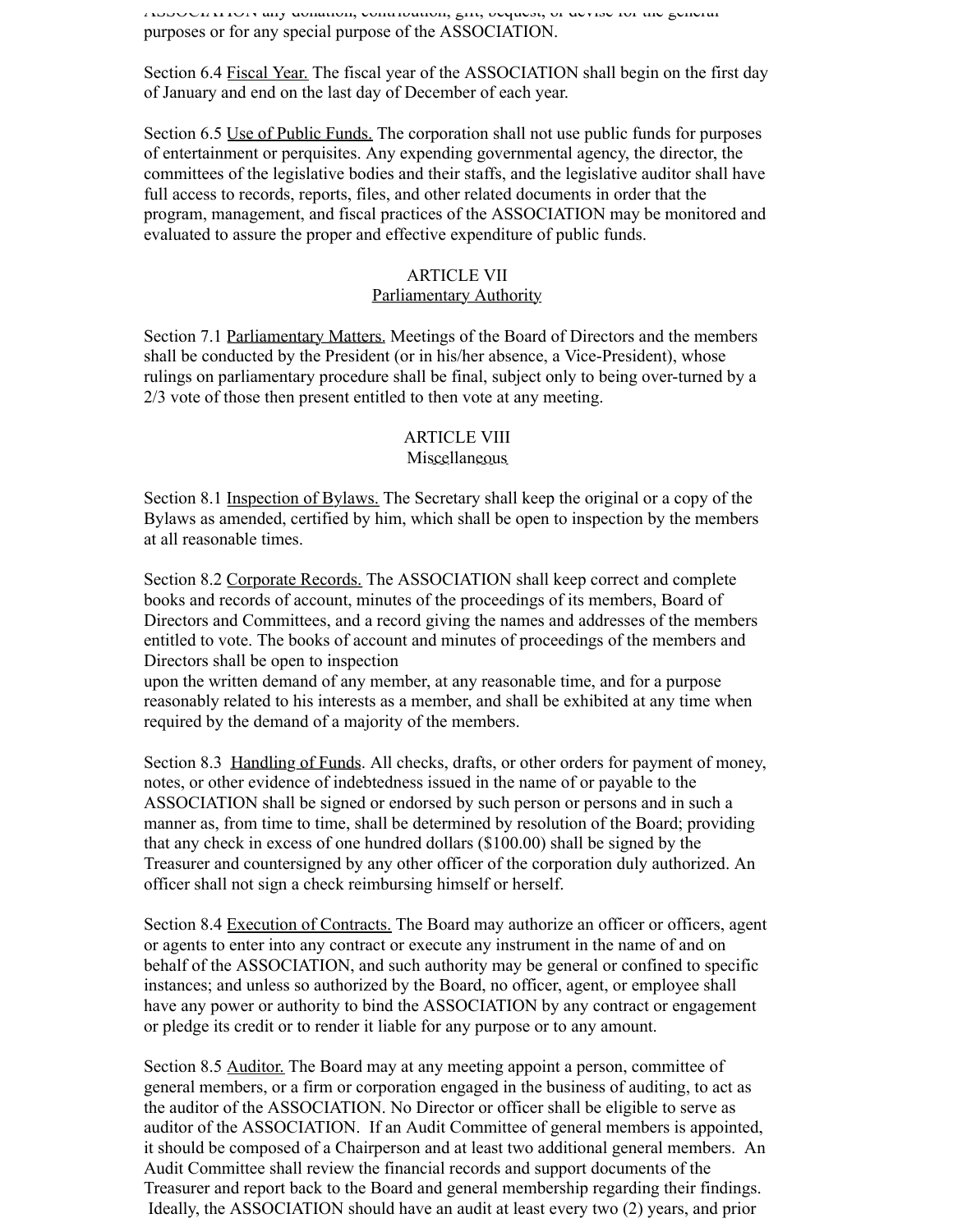Audit Committee shall review the financial records and support documents of the Treasurer and report back to the Board and general membership regarding their findings. Ideally, the ASSOCIATION should have an audit at least every two (2) years, and prior to any change in the office of the Treasurer.

Section 8.6 Nepotism. It shall be the policy of this ASSOCIATION to comply with the requirements of Hawaii State Law, and to adopt policies against Nepotism and Conflict of Interest. "Nepotism" shall mean generally the appointment of persons to positions on the basis of their blood or marital relationship to the appointing authority rather than on merit or ability. No two or more members of a family or kin of the first or second degree shall be employed or under contract by this ASSOCIATION or serve on the Board of Directors unless specifically permitted in writing by the Board of Directors. "Conflict of Interest" shall mean

situations where an individual's judgment or loyalty is or may be affected by his own financial, business, property or personal interest. No Director shall vote on any matter in which said Director has an interest, nor shall said Director be present at any portion of a meeting of the Board of Directors in which the

Directors consider a conflict of interest by said Director. No Officer shall undertake any action on behalf of the ASSOCIATION in which said Officer has an interest unless said Officer has first made written disclosure of the conflict of interest in writing to the Board of Directors and the Board of Directors has given advance approval for said action. All issues relative to a conflict of interest or perception of a conflict of interest shall be determined by the Board of Directors.

Section 8.7 Action without meeting and telephonic meetings. To the full extent permitted by law, any action required or permitted to be taken at any meeting of the Board or of any committee thereof may be taken by unanimous written or email consent of the Board of such Committee, as the case may be, without such meeting. Unless prohibited by the Charter of Incorporation and subject to the provisions herein relating to notice, the members of the Board or any committee designated thereby may participate in a meeting of such Board or Committee by means of a conference telephone or similar communications equipment by means of which all persons participating in the meeting can hear each other. Participation by such means shall constitute presence in person at a meeting, and shall be duly noted in the minutes of the meeting as to method of participation.

Section 8.8 Nondiscrimination. There shall be no discrimination on the basis of race, color, religion, sex, sexual or gender orientation, national origin, ethnicity, marital status, age, profession, or handicap with regard to hiring, assignment, promotion or other conditions of staff employment, use of volunteers, or delivery of client services. All other personnel actions in such areas as compensation, benefits, social and recreational programs, and other agency sponsored activities shall also be administered without regard to race, color, religion, sex, sexual or gender orientation, national origin, ethnicity, marital status, age, profession, or handicap. This policy shall apply to membership on the Board of Directors and its duly authorized committees.

#### ARTICLE IX Amendments

Section 9.1 Amendments. These Bylaws may be amended at a regular or special meeting of the Board of Directors, by a two-thirds  $(2/3)$  vote of a quorum of the Directors where each director has been given a least TEN (10) days advance written, email, or telephone notice that the business of the Board meeting will include amendment of the by-laws. Any alteration, amendment or repeal of the Bylaws by the Directors must be ratified at the next meeting of general members by the affirmative vote of a majority of the members present, provided that a quorum is present at such meeting, in order to be valid. Notwithstanding the above provisions of this Article IX, any alteration, amendment, or repeal of a Bylaw by the Directors as provided for in this Article shall be valid and given full force and effect until the next meeting of general